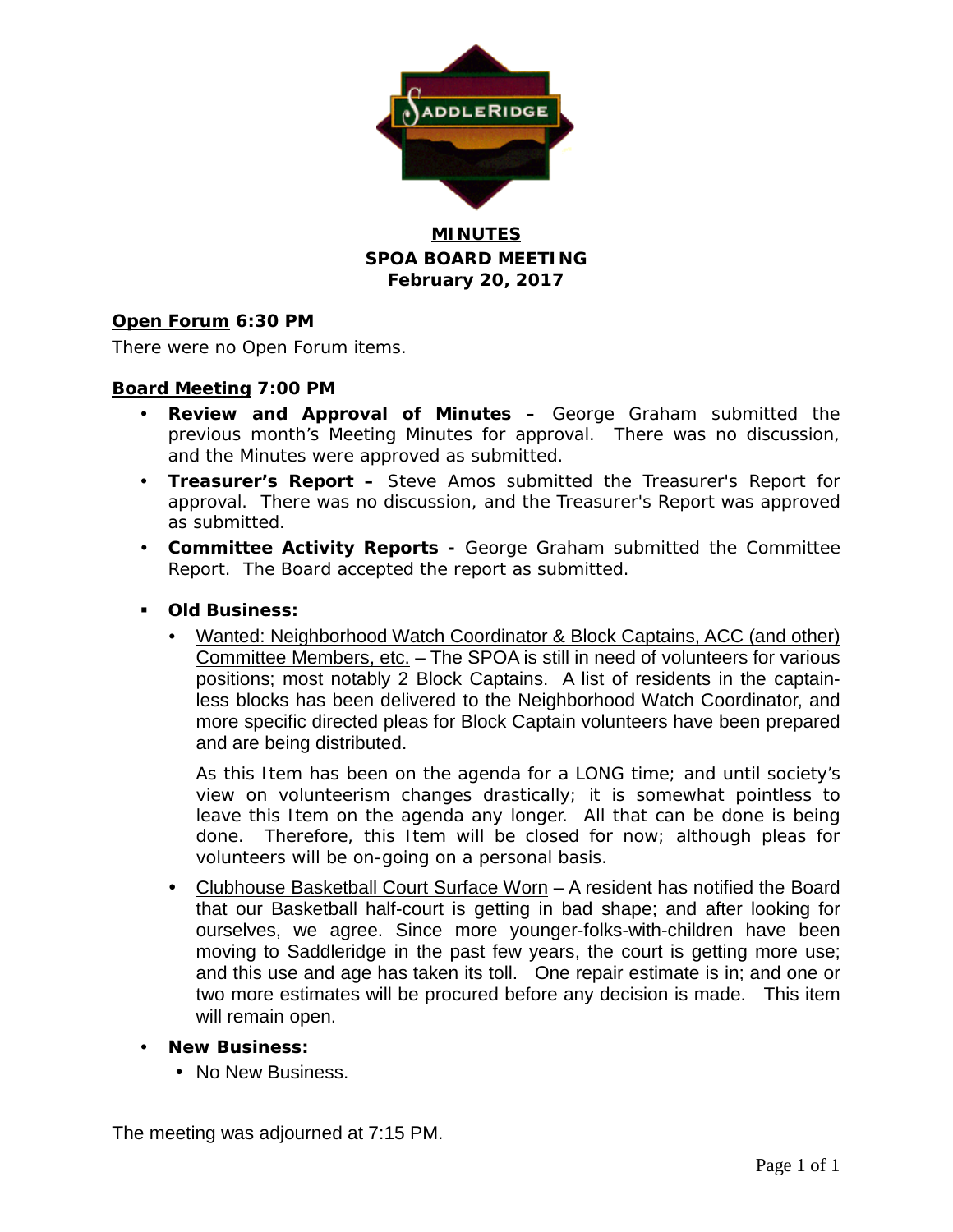**02/02/17 Cash Basis**

# **SPOA Balance Sheet As of January 31, 2017**

|                                       | Jan 31, 17 | Jan 31, 16 | \$ Change   |
|---------------------------------------|------------|------------|-------------|
| <b>ASSETS</b>                         |            |            |             |
| <b>Current Assets</b>                 |            |            |             |
| <b>Checking/Savings</b>               |            |            |             |
| Ozona CD #305501                      | 25,347.56  | 25,297.61  | 49.95       |
| <b>Ozona CD #305552</b>               | 25,326.81  | 25,276.06  | 50.75       |
| <b>Ozona Checking</b>                 | 21,999.25  | 25,458.33  | $-3,459.08$ |
| <b>Ozona Money Market</b>             | 41,553.71  | 41,512.06  | 41.65       |
| <b>Total Checking/Savings</b>         | 114,227.33 | 117,544.06 | $-3,316.73$ |
| <b>Accounts Receivable</b>            |            |            |             |
| <b>Accounts Receivable</b>            | $-196.00$  | $-200.00$  | 4.00        |
| <b>Total Accounts Receivable</b>      | $-196.00$  | $-200.00$  | 4.00        |
| <b>Other Current Assets</b>           |            |            |             |
| <b>Undeposited Funds</b>              | 288.00     | 0.00       | 288.00      |
| <b>Total Other Current Assets</b>     | 288.00     | 0.00       | 288.00      |
| <b>Total Current Assets</b>           | 114,319.33 | 117,344.06 | $-3,024.73$ |
| <b>Other Assets</b>                   |            |            |             |
| <b>Saddleridge Property</b>           | 80,500.00  | 80,500.00  | 0.00        |
| <b>Total Other Assets</b>             | 80,500.00  | 80,500.00  | 0.00        |
| <b>TOTAL ASSETS</b>                   | 194,819.33 | 197,844.06 | $-3,024.73$ |
| <b>LIABILITIES &amp; EQUITY</b>       |            |            |             |
| <b>Equity</b>                         |            |            |             |
| <b>Opening Balance Equity</b>         | 110,823.40 | 110,823.40 | 0.00        |
| <b>Retained Earnings</b>              | 80,326.54  | 79,463.24  | 863.30      |
| <b>Net Income</b>                     | 3,669.39   | 7,557.42   | $-3,888.03$ |
| <b>Total Equity</b>                   | 194,819.33 | 197,844.06 | $-3,024.73$ |
| <b>TOTAL LIABILITIES &amp; EQUITY</b> | 194,819.33 | 197,844.06 | $-3,024.73$ |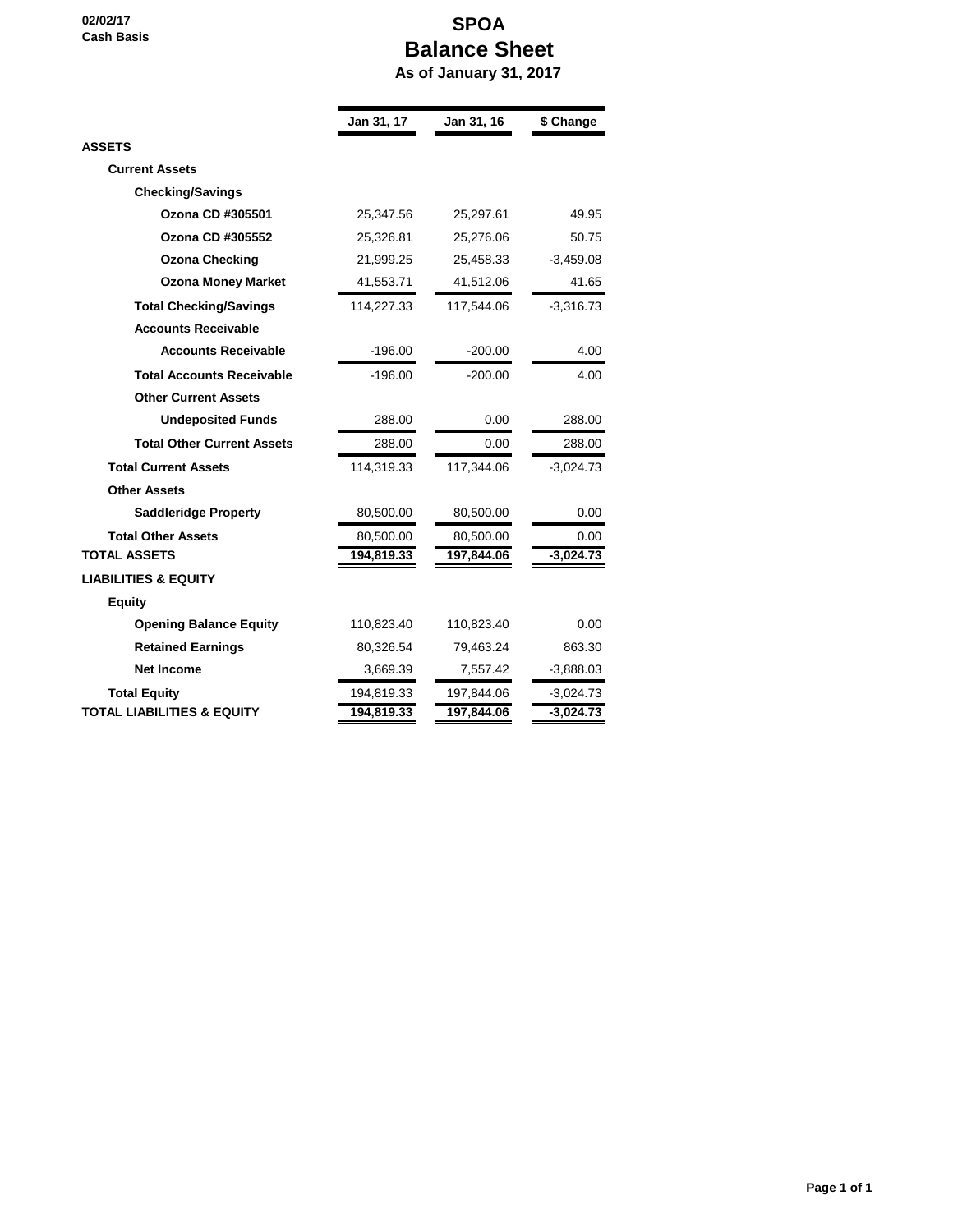#### **4:08 PM 02/02/17 Cash Basis**

# **Saddleridge Property Owners Association Profit & Loss Budget vs. Actual January 2017**

|                                            | Jan 17   | <b>Budget</b> |
|--------------------------------------------|----------|---------------|
| <b>Ordinary Income/Expense</b>             |          |               |
| <b>Income</b>                              |          |               |
| <b>Clubhouse Usage Fee</b>                 | 50.00    | 75.00         |
| <b>HOA Dues Collected</b>                  | 6,040.00 | 192.00        |
| <b>Interest Assessed Fees</b>              | 0.00     | 0.00          |
| <b>Interest Income</b>                     | 13.01    | 14.16         |
| <b>Resale Cert. Fee</b>                    | 150.00   | 50.00         |
| <b>Transfer Fees</b>                       | 50.00    | 100.00        |
| <b>Total Income</b>                        | 6,303.01 | 431.16        |
| <b>Expense</b>                             |          |               |
| <b>Accounting</b>                          |          |               |
| <b>Accounting-Bookkeeper</b>               | 175.00   | 175.00        |
| <b>Total Accounting</b>                    | 175.00   | 175.00        |
| <b>Annual Septic Contract</b>              | 0.00     | 0.00          |
| <b>Bank Charges</b>                        |          |               |
| <b>Safe Deposit Box</b>                    | 40.00    | 40.00         |
| <b>Total Bank Charges</b>                  | 40.00    | 40.00         |
| <b>Clubhouse Expenses</b>                  |          |               |
| Cleaning                                   | 0.00     | 50.00         |
| <b>Insurance</b>                           | 0.00     | 0.00          |
| Misc                                       | 0.00     | 0.00          |
| <b>Pest Control</b>                        | 0.00     | 102.84        |
| <b>Repairs</b>                             | 0.00     | 0.00          |
| <b>Trash</b>                               | 102.68   | 80.74         |
| <b>Total Clubhouse Expenses</b>            | 102.68   | 233.58        |
| <b>Dues Refund</b>                         | 0.00     | 96.00         |
| <b>Food for Saddleridge Meetings</b>       |          |               |
| <b>Food for Annual BBQ</b>                 | 0.00     | 0.00          |
| Food for Saddleridge Meetings - Other      | 0.00     | 0.00          |
| <b>Total Food for Saddleridge Meetings</b> | 0.00     | 0.00          |
| <b>Insurance-HOA Liability</b>             | 0.00     | 0.00          |
| <b>Insurance, D&amp;O</b>                  | 0.00     | 0.00          |
| <b>Lawn Maintenance</b>                    | 162.38   | 162.38        |
| <b>Legal-Attorney Fees</b>                 | 0.00     | 0.00          |
| <b>Mailings</b>                            | 0.00     | 49.00         |
| <b>Miscellaneous</b>                       |          |               |
| <b>Website Domain</b>                      | 0.00     | 0.00          |
| <b>Website Hosting Fee</b>                 | 0.00     | 0.00          |
| <b>Total Miscellaneous</b>                 | 0.00     | 0.00          |
| <b>PEC Electricity</b>                     | 120.34   | 275.52        |
| <b>Reconciliation Discrepancies</b>        | 0.00     | 0.00          |
| <b>Taxes</b>                               | 2,033.22 | 1,928.74      |
| <b>Total Expense</b>                       | 2,633.62 | 2,960.22      |
| <b>Net Ordinary Income</b>                 | 3,669.39 | -2,529.06     |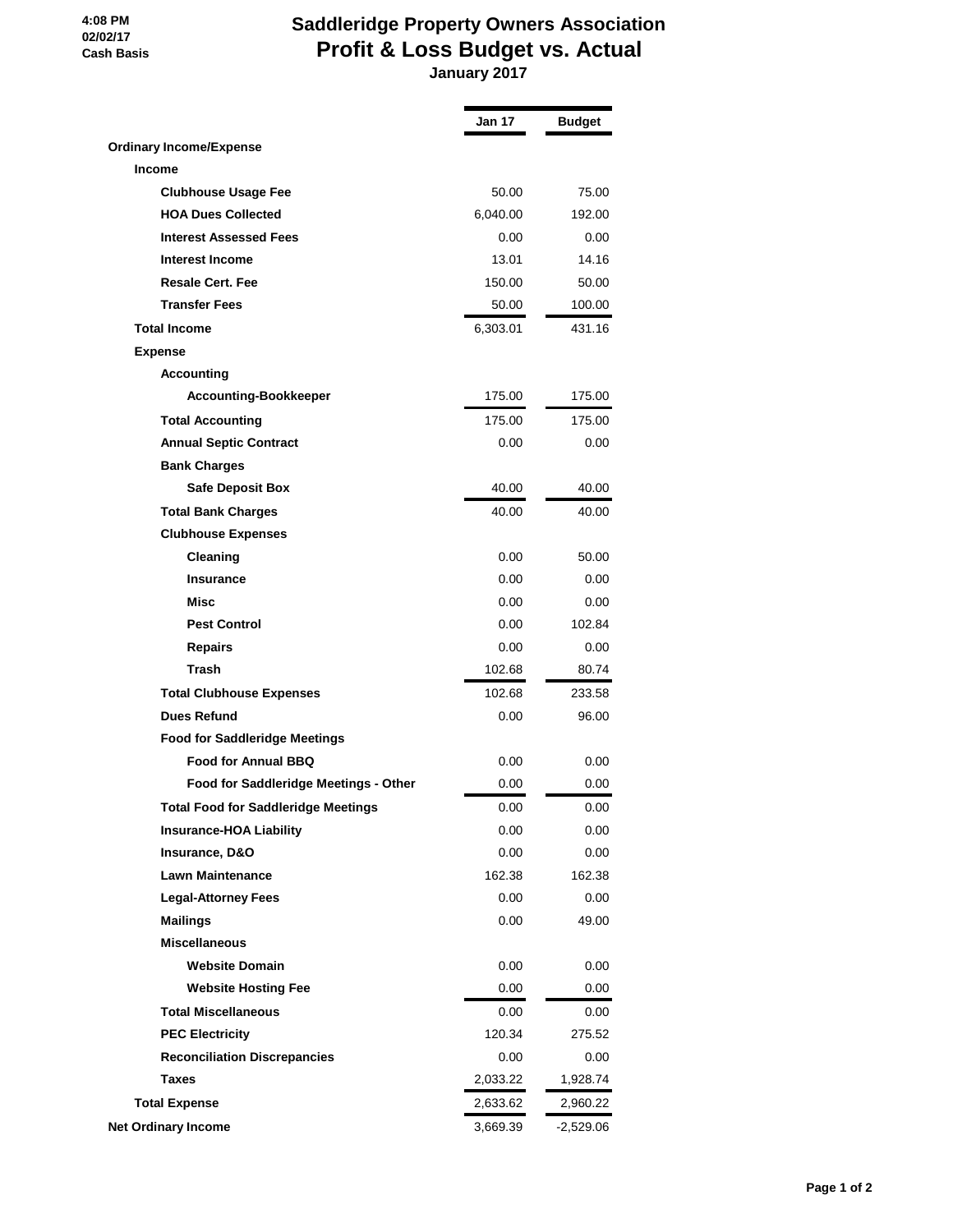**4:08 PM 02/02/17 Cash Basis**

# **Saddleridge Property Owners Association Profit & Loss Budget vs. Actual January 2017**

**Jan 17 Budget Net Income 3,669.39 -2,529.06**

 **Page 2 of 2**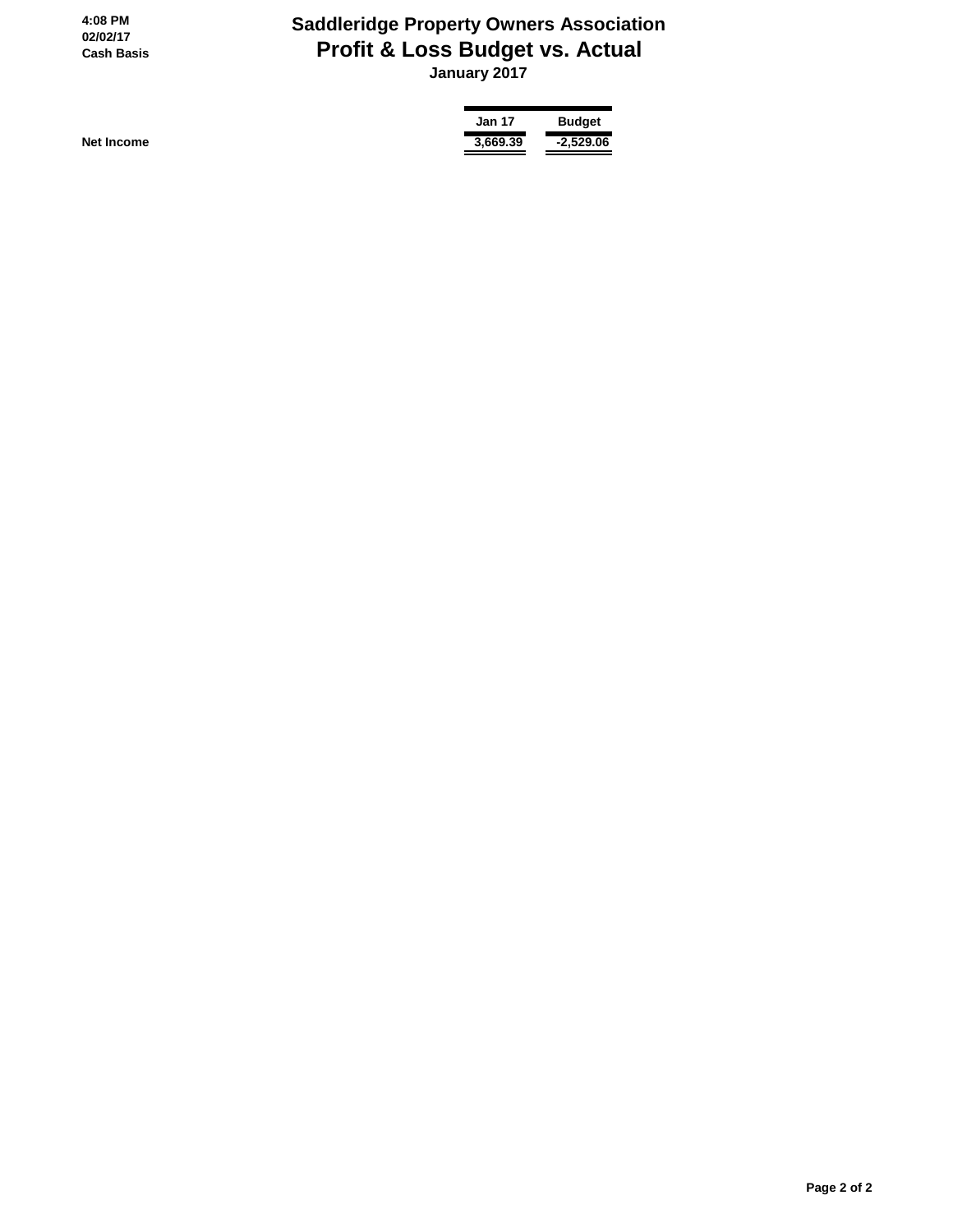

## Date: February 2017

#### **Architectural Committee**

**Chairperson:** Rick Cardenas 847-7363

- A variance for Ronnie and Jean Hall, 401 Saddleridge, lots 39 and 40 to accept a new legal survey moving the dividing lot line (keeping both lots at 5 acres ea.) such that the barn (erroneously built violating the dividing lot line) is allowed to be 25 ft. from this new lot line on lot 40 (their residence lot).
- Receiving an update from Bruce and Ann Ahlhorn, 501 Mission Trail, lot 98, confirming receipt of License #1 to build from Hays County Regional Habitat Conservation Plan per RHCP Participation Agreement (Golden Cheek Warbler habitat no longer an issue). They plan to start building around August.

## **Maintenance Committee**

| Chairperson: | Bo Garrett 512-496-8358 |  |
|--------------|-------------------------|--|

Nothing to report.

#### **Landscape / Firewise Committee**

**Chairperson:** John Savage 432-352-5031

The freeze earlier this year seems to have damaged the yuccas on top of the 3 short entrance monoliths (at both entrances). After checking on them, the centers of the yuccas are still alive. Once the plants finish sluffing off the dead outer parts, I will remove all the dead bits and get them trimmed and cleaned up.

**Clubhouse Committee Chairperson:** Linda Rivera 512-757-2205

Nothing to report.

**Neighborhood Watch Committee**

## **Chairperson:** Sheryl Martin 559-779-5510

The Block captains had their quarterly meeting on Feb 13th. Members are going to reach out to a few individuals to make a plea for volunteers in the areas that have no block captain. The group is also requesting that the board let Block Captains and block coordinators be allowed 4 free clubhouse rentals as a thank you, a perk, and an incentive to volunteer. The National Night Out will be October 3rd. We have a bird sanctuary who has volunteered to attend and speak to the group. She will be bringing an Owl for people to see, pet, and take photos.

## **Website Committee**

**Chairperson:** Joe Williams 512-750-4274

Nothing to report.

# **Nomination Committee**

**Chairperson:** Open